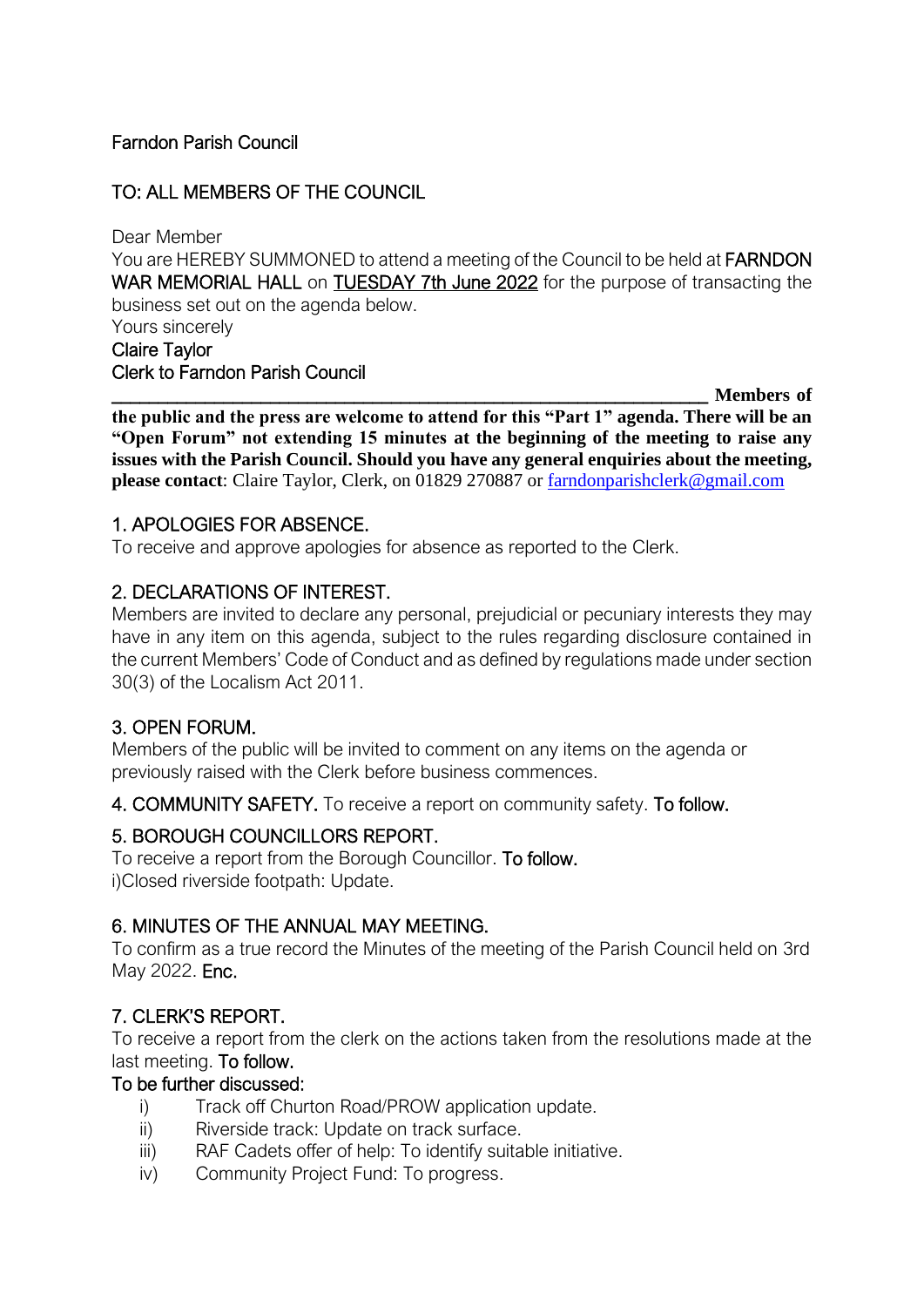# 8. PLANNING.

To consider applications dealt with between meetings of the Parish Council. To note any decisions received.

#### Existing applications where decision still awaited:

**21/00882/FUL** Lewis' of Farndon The Gateway High St Farndon Retractable awning over enclosed patio.

**21/01400/FUL** 1 Dee View Farndon CH3 6PR Erection of garden wall and three brick pillars to the front of the property with wooden gates to be hung on two of the brick pillars. Removal of existing kerbstones, reshape drive and replace kerb with Marshalls traditional tumbled kerb.

**21/02184/S73** The Boathouse High Street Farndon CH3 6PU Demolition of existing café/dwelling house buildings and erection of a replacement dwelling house. Variation of Condition 2 of planning permission 15/02649/FUL (and 19/04100/NMA).

**21/03991/FUL** Townfield Farm Townfield Lane Farndon CH3 6QW Erection of 4 holiday chalets with associated works.

**21/05018/FUL** Former Gas Storage Site Sibbersfield Lane Farndon CH3 6NX Construction of pumping station, including compound, parking space and landscaping.

**21/05050/FUL** 16 Greenway Farndon 2 storey rear extension, alteration to front and side window.

**22/00097/FUL** Land adjacent to The Cottage Marsh Lane Kings Marsh Chester Erection of a stable building and a storage building and construction of an outdoor arena.

**22/00041/FUL** Toll Bar Barton Road Farndon CH3 6NW Formation of a dropped kerb and removal of a section of existing hedge to provide new access for the existing dwelling.

**22/00857/FUL** The Boathouse High Street Farndon CH3 6PU Construction of detached double garage with first floor studio.

**22/00972/FUL** Wynton Crewe Lane Farndon CH3 6PG Replacement side extension conversion of existing garage into kitchen and alterations to existing front porch area.

#### **New applications:**

**22/01241/FUL** Land at Churton Road Farndon Single storey rear extension. **22/01472/CAT** Deebank House High Street Farndon Fell and remove stumps to 5 no. Holly Trees. Fell and remove Horse Chestnut. Fell and remove Sycamore.

#### **Decisions:**

Approved: **21/04589/FUL** Oak Barns Townfield Lane Farndon Chester CH3 6QW Conversion of 3 dwellings to a single dwelling with associated alterations to fenestration.

#### 9. NEIGHBOURHOOD DEVELOPMENT PLAN.

To receive any update.